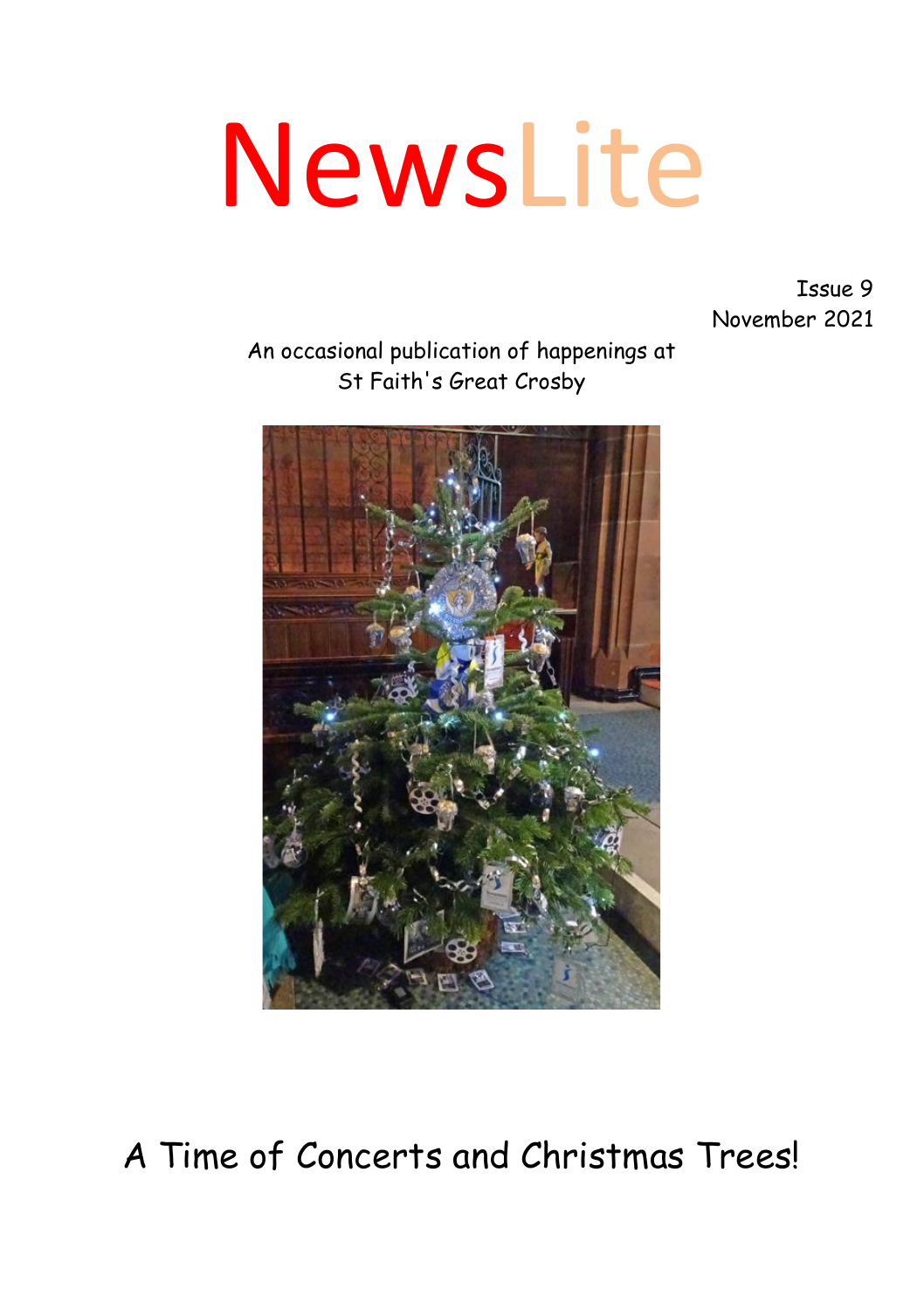This month Denis Griffiths remembers Christmas Tree Festivals from the past and explains what they have meant to him.

## **Christmas Tree Festival 2021**

It is 13 years since Margaret Houghton introduced the Christmas Tree Festival to St Faith`s and, apart from the Covid inspired virtual event of 2020, the event has grown in popularity and size ever since. This year there will be 32 Christmas trees, each decorated by a sponsoring organisation. That is part of the success of the festival as sponsoring organisations come together in friendly competition to decorate their trees, thus raising the profile of the sponsor and (hopefully) raising money for their worthy causes. The tree decorating skills are shown to good effect but the imagination that people show in designing their tree decorations is also worthy of praise; there are many clever artists in our community.

But Margaret`s idea is more than tree decorating, it demonstrates warmth and companionship as is illustrated by the way that people come together to discuss the trees and their charities over well organised and tasty refreshments. The community spirit engendered by the Christmas Tree Festival is part of what St Faith`s is about. People can enjoy the display and even learn something about tree decoration, but they also meet up with people they already know and with people they have not seen before. The Christmas trees are a means to an end, a profitable means as is witnessed by the contents of individual charity boxes. I am sure that over the years visitors have discovered local charitable causes which they did not know existed, I certainly have. This is the learning part of the Christmas Tree Festival; worthy causes are all around us and the Christmas trees bring them to our attentions. By all means enjoy the festival but also learn and contribute.

Happy Christmas!

Denis

### **What's On @ St Faith's**

This month sees the start our lead up to Advent and Christmas and as you will see below, there are several items on both the musical and social calendars to keep us busy: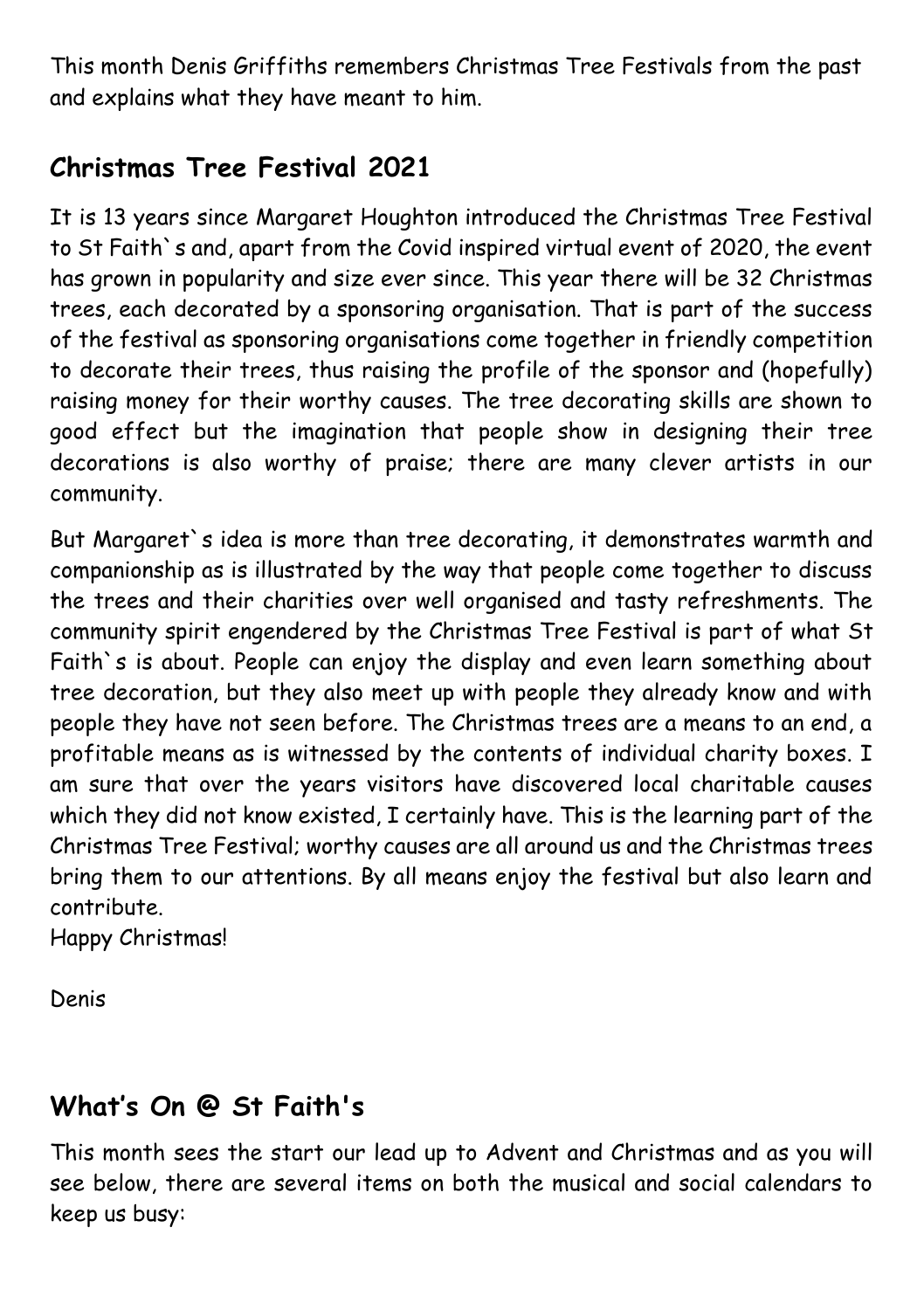On **Sunday 7th November**, our publication date, is the 'Come and Sing' evening when the Music Department have invited singers from far and wide to join with St Faith's choir in singing the Fauré Requiem Mass. Soloists are Katie Bradley and Armand Rabot, with Richard Lea on the organ. At the time of writing numbers are growing fast and it looks like being a fabulous evening which will be followed by a supper of Cheese and Wine for singers and congregation alike. The evening starts at 6.30 and will be a fabulous start to our winter of celebrations and entertainment. Admission is free so please come along.

On **Saturday 13th November** at 7.00 we host an evening of 'Italian Classics' sung by Alison Davies, Bethany Fahrer, and Barry Gerald Webb, accompanied by Fr Greg and Fr Neil. Including Pergolesi's Stabat Mater and other classics it will be another great evening of high-class music. Tickets on the door are just £12 and all the proceeds are going to the British Heart Foundation.

At 7.00 on **Friday 19th November** sees The Phantom of the Opera at St Faith's. The silent, 1930 black and white film will be accompanied on the organ by Martin Baker, former Master of Music at Westminster Cathedral. For just £10 payable on the door, come and see how the Phantom was performed before Lord Lloyd Webber was born!

Just 2 days later on **Sunday 21st November** the Crosby Symphony Orchestra are 'on stage' in church at 7.00 with one of their renowned concerts. Featuring music from Elgar, Tchaikovsky, Wagner and Richard Strauss.

When you have regained your breath, come along to the Christmas Tree Festival which starts at 1.00 on **Sunday 28th November**.

This is our 13<sup>th</sup> Festival and promises to be the best yet with all the favourites from previous years PLUS some special treats. With 32 illuminated trees, plenty of music, and with our usual stalls augmented with visiting craft and gift stalls, everything is set for a great week of celebrations.

There will be the usual Military Brass Band, this time on **Thursday evening,** and the **Friday night concert** (£12) will feature two of the fabulous artists from our summer concert series - guitarist John O'Connell and pianist / vocalist Katy Bradley.

The Wayfarers Barbershop chorus will be entertaining us on **Saturday lunchtime.** This is their first sing out since lockdown and also the first with their new Musical Director so expect new songs and be prepared to join in.